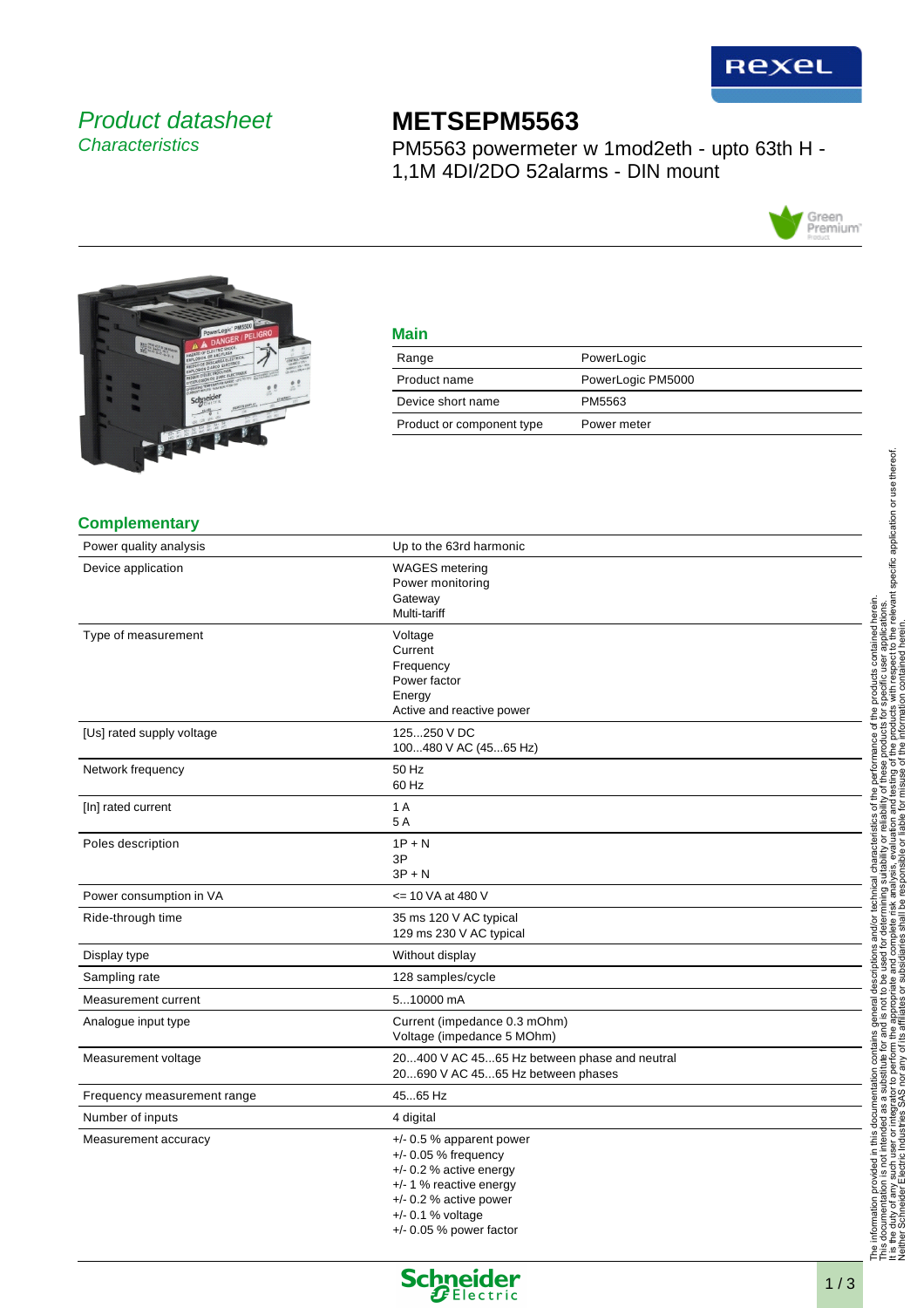|                               | $+/-$ 0.15 °C current                                                                                                                                                                                                                                                                            |  |
|-------------------------------|--------------------------------------------------------------------------------------------------------------------------------------------------------------------------------------------------------------------------------------------------------------------------------------------------|--|
| Accuracy class                | Class 0.2S (active energy according to IEC 62053-22)                                                                                                                                                                                                                                             |  |
| Number of outputs             | 2 digital                                                                                                                                                                                                                                                                                        |  |
| Information displayed         | Tariff 8                                                                                                                                                                                                                                                                                         |  |
| Communication port protocol   | Modbus RTU and ASCII 2 wires, : 9.6, 19.2 and 38.4 kbauds, even/odd or none,<br>insulation: 2500 V<br><b>JBUS</b><br>Modbus TCP/IP: 10/100 Mbit/s, insulation: 2500 V<br>Ethernet Modbus TCP/IP daisy chain<br><b>BACnet IP</b>                                                                  |  |
| Communication port support    | <b>RS485</b><br>Ethernet                                                                                                                                                                                                                                                                         |  |
| Communication gateway         | Ethernet/serial                                                                                                                                                                                                                                                                                  |  |
| Data recording                | Data logs<br>Event logs<br>Min/max of instantaneous values<br>Time stamping<br>Alarm logs<br>Maintenance logs                                                                                                                                                                                    |  |
| Memory capacity               | 1.1 MB                                                                                                                                                                                                                                                                                           |  |
| Web services                  | Alarm notification by e-mail<br>Diagnostic via predefined web pages<br>Web server<br>Real time viewing of data                                                                                                                                                                                   |  |
| Ethernet service              | <b>SNTP</b> client<br>SNMP-Traps                                                                                                                                                                                                                                                                 |  |
| Connections - terminals       | Voltage circuit: 4 screw terminal block<br>Control circuit: 2 screw terminal block<br>Current transformer: 6 screw terminal block<br>RS485 link: 4 screw terminal block<br>Digital input: 8 screw terminal block<br>Digital output: 4 screw terminal block<br>Ethernet network: 2 RJ45 connector |  |
| Mounting mode                 | Clip-on                                                                                                                                                                                                                                                                                          |  |
| Mounting support              | DIN rail                                                                                                                                                                                                                                                                                         |  |
| Standards                     | IEC 60529<br>IEC 61557-12<br>IEC 62053-22<br>EN 50470-1<br>EN 50470-3<br>UL 61010-1<br>IEC 62053-24                                                                                                                                                                                              |  |
| <b>Product certifications</b> | CE conforming to IEC 61010-1<br>CULus conforming to UL 61010-1<br><b>BTL</b>                                                                                                                                                                                                                     |  |
| Width                         | 96 mm                                                                                                                                                                                                                                                                                            |  |
| Depth                         | 72 mm                                                                                                                                                                                                                                                                                            |  |
| Height                        | 96 mm                                                                                                                                                                                                                                                                                            |  |
| Product weight                | 450 g                                                                                                                                                                                                                                                                                            |  |

### **Environment**

| electromagnetic compatibility | • conducted and radiated emissions class class B, conforming to EN 55022<br>• limitation of voltage changes, voltage fluctuations and flicker in low-voltage,<br>conforming to IEC 61000-3-3<br>• limits for harmonic current emissions class class A, conforming to IEC 61000-3-2<br>• conducted RF disturbances class level 3, conforming to IEC 61000-4-6<br>• magnetic field at power frequency class level 4, conforming to IEC 61000-4-8<br>• electrostatic discharge class level 4 (8 kV), conforming to IEC 61000-4-2<br>• radiated radio-frequency electromagnetic field immunity test, conforming to IEC<br>61000-4-3<br>• electrical fast transient/burst immunity test class level 4, conforming to IEC 61000-<br>$4 - 4$<br>• surge immunity test class level 4, conforming to IEC 61000-4-5<br>• voltage dips and interruptions immunity test, conforming to IEC 61000-4-11 |
|-------------------------------|-------------------------------------------------------------------------------------------------------------------------------------------------------------------------------------------------------------------------------------------------------------------------------------------------------------------------------------------------------------------------------------------------------------------------------------------------------------------------------------------------------------------------------------------------------------------------------------------------------------------------------------------------------------------------------------------------------------------------------------------------------------------------------------------------------------------------------------------------------------------------------------------|
| IP degree of protection       | IP52 (front) conforming to IEC 60529<br>IP30 (body) conforming to IEC 60529                                                                                                                                                                                                                                                                                                                                                                                                                                                                                                                                                                                                                                                                                                                                                                                                               |
| relative humidity             | $595\%50$ °C                                                                                                                                                                                                                                                                                                                                                                                                                                                                                                                                                                                                                                                                                                                                                                                                                                                                              |
| pollution degree              | 2                                                                                                                                                                                                                                                                                                                                                                                                                                                                                                                                                                                                                                                                                                                                                                                                                                                                                         |